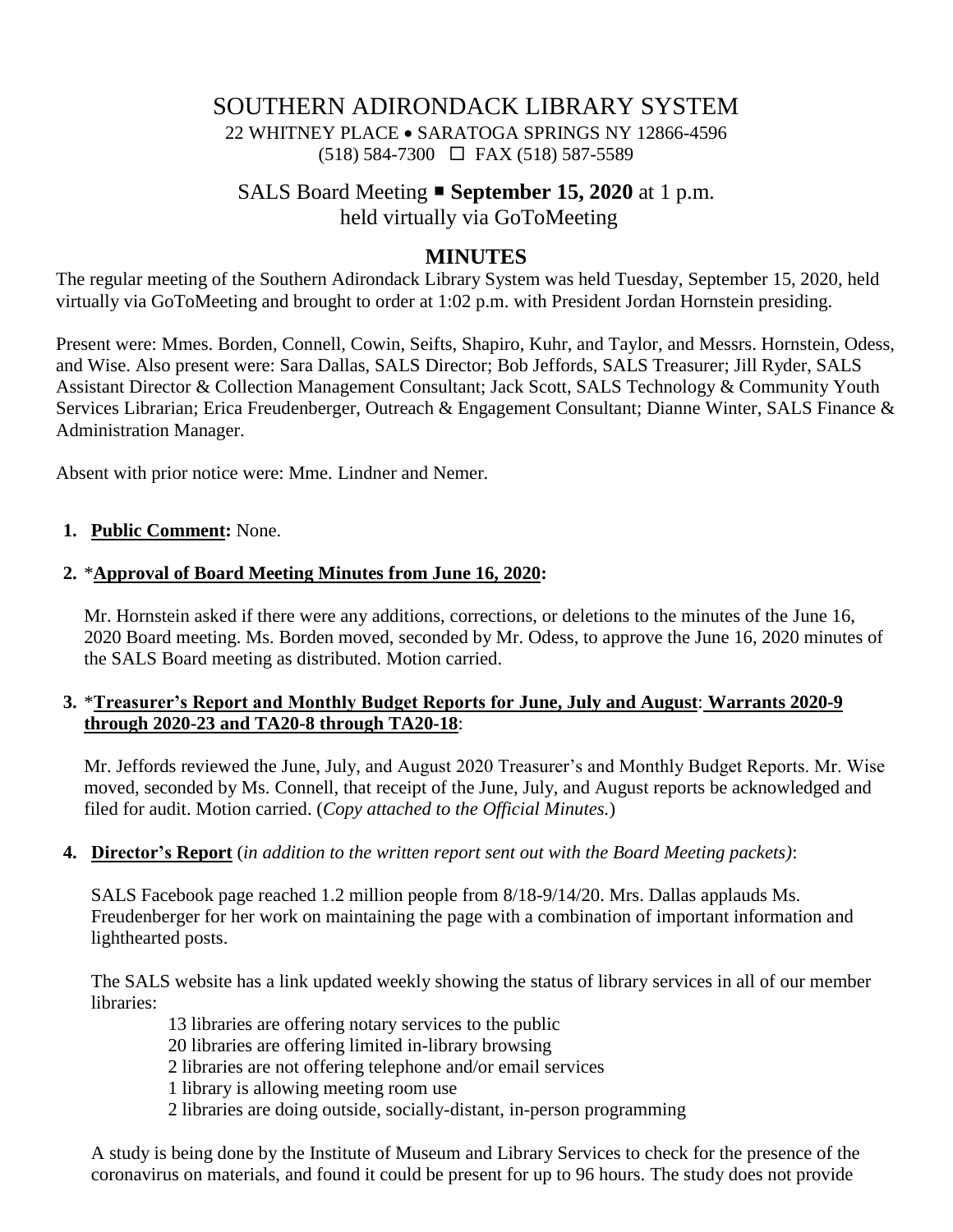*SALS Board Meeting Minutes, September 15, 2020………………………………………………………..……..2* recommendations or final evaluations. After discussion, SALS and MVLS recommend that the quarantining of library materials remains at 72 hours.

SALS received approximately 80% of basic state aid payment. No other state funds have been released, including no word about releasing FY19 State Aid for Library Construction.

There are new or interim library directors throughout the SALS service area: Argyle Free Library, Burnt Hills – Town of Ballston Community Library, Salem – Bancroft Public Library, Caldwell-Lake George Library, and Town of Johnsburg Library.

Mrs. Dallas has started to attend member library board meetings, beginning with Raquette Lake Free Library.

Mrs. Dallas will return to the SALS building the last week in September and will begin to be included in the management rotation.

The 2020 Census will be winding down at the end of the month. All library trustees, staff, and community leaders are asked to assist in the final push to get an accurate census count.

SALS Board Committees - including Building, Personnel, and Audit and Finance – have held meetings and will report out during today's meeting.

Mrs. Dallas has been working with member library boards over the past six months. She is impressed with their dedication and efforts to keep their staff and community safe while balancing efforts to reopen their buildings physically after months of being open virtually. She reminds the board members that while they may want to return to "normal," there are constraints placed upon us due to the pandemic and NYS Executive Orders. No one had prior training to know how to handle an epidemic – and all of the boards are embracing the challenge and doing outstandingly in their efforts to provide services to their community.

Mrs. Dallas applauded Ed Donoghue, Board President of the Bancroft Public Library in Salem. He has been successful in moving the registration and chartering of the library forward – and after two years, she believes it will be accomplished. Also, she acknowledged this library for their community partnerships to allow children who lack any broadband a place in the library to attend school remotely.

### A. *Joint Automation Report*:

At the September 9, 2020 JA meeting, the Council approved the 2021 JA Draft Budget. It now needs to be approved by both the SALS and MVLS Boards of Trustees. Diane Robinson is retiring, and other employees are taking on her responsibilities along with pay increases. JA may hire an entry-level person in late 2021, all of which is included in the 2021 JA Draft Budget.

Mr. Wise shared additional updates about the JA Project from the meeting including:

- All laptops from the previous group order were delivered. All staff devices have been configured, and JA staff is sending them out to libraries with instructions to enable remote setup.
- The Barracuda Backup testing was complete and a good solution. Backing up to tape and storing offsite at Saratoga Springs Public Library is no longer needed.
- JA has been working with Crandall Public Library in planning for replacement of RFID hardware and software, and Jason Thomson served as intermediary to work out a solution. The library has since signed a contract and is expecting a late fall installation.
- JA staff and system trainers have met to discuss a way to streamline Report Archives. Reports in multiple formats will no longer be saved, and all reports will be evaluated to see which are being used.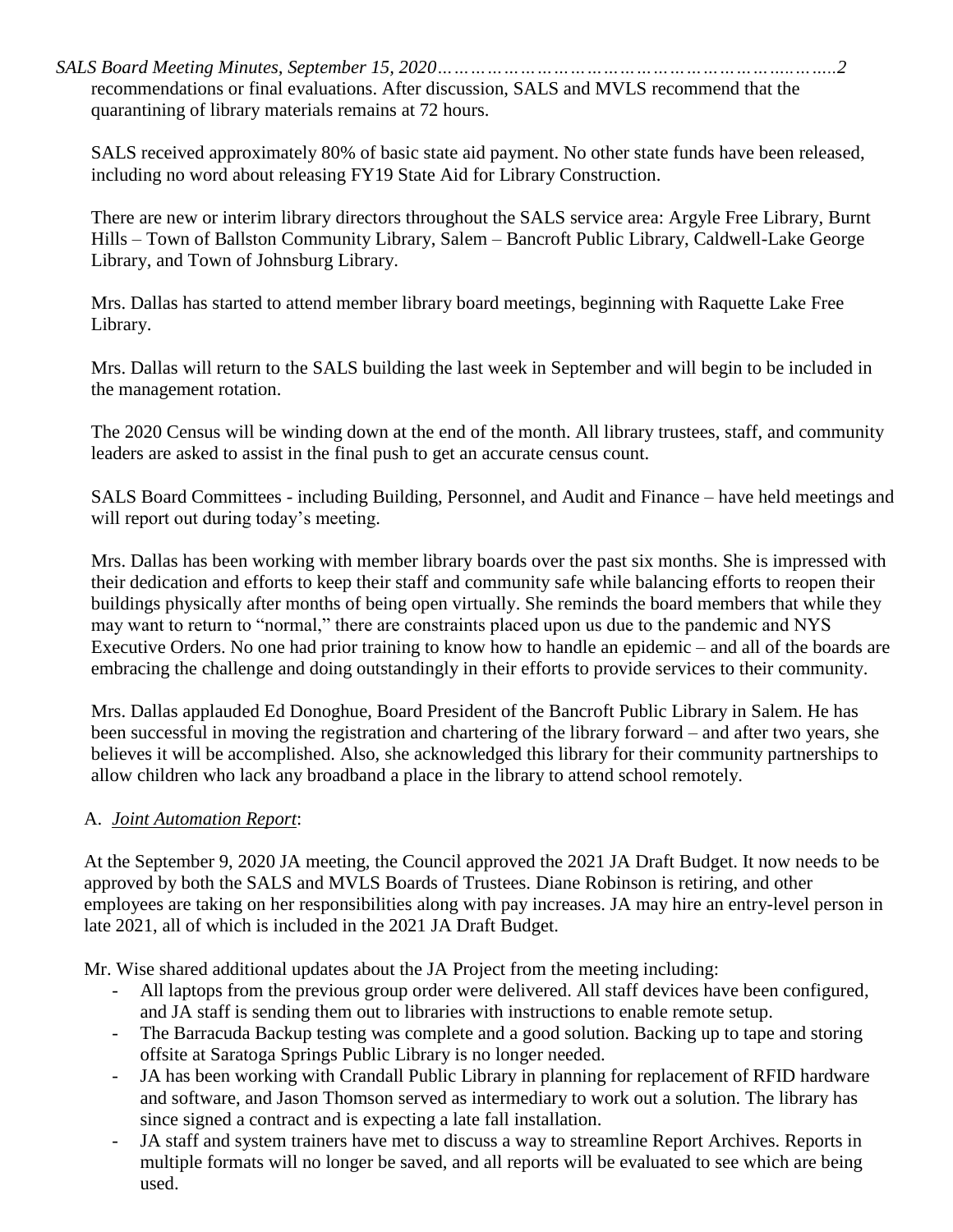*SALS Board Meeting Minutes, September 15, 2020………………………………………………………..……..3*

- Council determined that inactive borrowers of seven years or older, regardless of amount owed (currently cut off at \$100), would be deleted.
- Self-registration process through website at some member libraries is being pursued.
- B. *Other*: None.

## **5. Committee Reports**:

- A. *Audit & Finance (R. Wise, chair):* Mr. Wise reviewed proposed 2021 SALS budget (to be voted on at the October 20, 2020 meeting).
	- 20% funding cut expected from New York State
	- No salary increases for 2021. Budgeting for potential replacement of Systems Services Support Representative in 2021. In lieu of salary adjustment, Personnel Committee is recommending adding Juneteenth as a holiday for all staff beginning in 2021. Expected \$16,000 savings in Personnel for the year from original 2020 budget.
	- Major expense reductions (aside from pass-through funds) include:
		- o Travel & Continuing Education (-\$30k)
		- o Marc Records We haven't spent more than \$6k in this line item for years as it is now incorporated into the JA fee SALS pays under the Technology line item. (-\$19k).
		- o Challenge Grants would be discontinued for 2021 (-\$110k)
	- Results in a shortfall of \$262,170 that SALS would spend down from Reserves. SALS often budgets a figure of this size, but budgeted expense items are typically higher than actuals, so we rarely spend down the amount we budget. It is expected we will actually spend down this amount as this is a very lean budget.

Mr. Wise reviewed the 2020 expense-side amendments amounting to \$148,035 decrease:

- SALS will realize a partial savings in Salaries and Benefits by not immediately replacing a retiree. Two staff receiving temporary raises to complete her work on top of their own. This additional pay will cease if/when the retiree is replaced with a new full-time staff person, or we arrive at another solution. Net decrease in Personnel expenses of \$10,111
- Travel and Continuing Education ended in March decreased by \$15,000
- Professional Fees for consultant cut decreased by \$50,000
- Delivery Service halted at beginning of pandemic decreased by \$31,928
- MARC Records captured in SALS JA contribution decreased by \$15,000
- Challenge Grants suspended for remainder of year decreased by \$25,997
- B. *Building (C. Connell, chair)*: Ms. Connell presented the SALS member libraries' FY20-21 State Aid for Library Construction applications and committee recommendations. The committee received three applications totaling \$362,860, and SALS has \$396,655 to disseminate. Projects include:

| Southern Adirondack Library System FY2021 Construction Grants |                 |                                                          |                                           |                                   |            |     |
|---------------------------------------------------------------|-----------------|----------------------------------------------------------|-------------------------------------------|-----------------------------------|------------|-----|
| Project #                                                     | Library<br>Code | <b>Title</b>                                             | <b>Institution</b>                        | <b>Total</b><br>Project<br>Amount | Requested  | %   |
| 0386-21-<br>9144                                              | <b>SLM</b>      | <b>Bancroft Library Window</b><br>Replacement            | <b>Bancroft Public</b><br>Library (Salem) | 18,974.00                         | 14,231.00  | 75% |
| 0386-21-<br>9146                                              | <b>GRA</b>      | Pember East Side Roof<br>Replacement                     | Pember Library &<br>Museum                | 14,838.00                         | 11,129.00  | 75% |
| 0386-21-<br>9057                                              | <b>STI</b>      | Stillwater Public Library<br><b>Building Acquisition</b> | Stillwater Public<br>Library              | 450,000.00                        | 337,500.00 | 75% |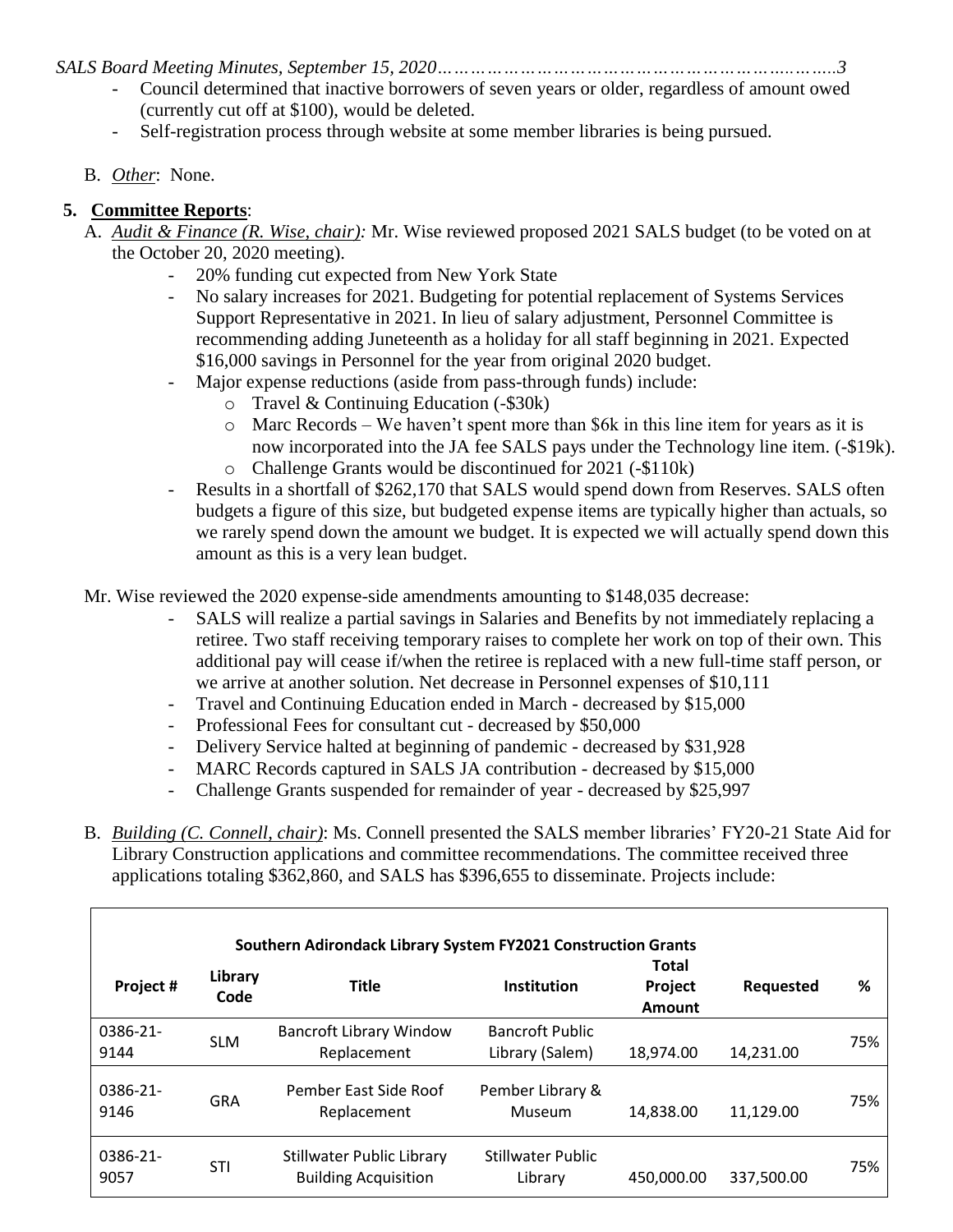The Committee expressed concerns the Pember project, as to whether it is a true replacement rather than a repair, and concerns with the Stillwater project, based on the difference between the sale price and the appraised and assessed values for the building. Ms. Connell noted these concerns should be shared with the libraries and the Committee recommends the projects for further review by DLD and DASNY.

- C. *Bylaws Committee (R. Wise, chair)*: Mr. Wise requested that all trustees complete their annual conflict of interest certifications and return them to Ms. Winter. Ms. Winter asked that trustees return their certificates by the October board meeting.
- D. *Central Library Aid and Services (D. Nemer, chair)*: Mrs. Dallas reported that CBA and CLDA funds have not been received yet from the state.
- E. *County Aid Coordinators (Seifts, Connell, Odess, Shapiro):* Ms. Seifts contacted Hamilton County encouraging them to continue their important support of libraries, and received a positive response. Mrs. Dallas reported that Ms. Ryder submitted the Saratoga County request earlier this month for the 2021 econtent funding. Mrs. Dallas reported that Ms. Nemer had been in touch with Warren County asking for their continued support of libraries.
- F. *Library Services (C. Kuhr, chair):* None.
- G. *Personnel (L. Borden, chair):* Ms. Borden presented the Personnel Committee's recommendation of adding Juneteenth as an additional holiday in lieu of providing staff with a salary increase for 2021. The System Services Support Representative was not replaced upon her retirement in August 2020. Several staff have taken on her responsibilities and are being compensated while they complete these tasks. As mentioned in the 2021 Budget discussion, it is hoped that these responsibilities and compensation will be reallocated to a new System Services Support Representative to be hired in 2021.

Ms. Borden also noted a more robust Telecommuting Policy was shared with the board in advance of the meeting. This is a temporary policy giving permission to our employees to work from home and by computer during an emergency. If such a time comes that the board wants to extend this policy to nonemergency times, that will require further discussion.

H. *Trustee Nominating: (D. Nemer, chair):* None.

## **6. Unfinished Business**:

## **7. New Business:**

- A. *\*Approve SALS 2020 Budget Amendment (enclosure)* Mr. Wise moved, seconded by Ms. Borden. Ayes: All; Nays: None. Motion carried.
- B. *\*Approve addition of Juneteenth holiday beginning in 2021* Ms. Borden moved, seconded by Ms. Seifts. Ayes: All; Nays: None. Motion carried.
- C. *\*Approve member libraries' State Aid for Library Construction applications* Ms. Connell moved, seconded by Ms. Shapiro. Ayes: 9; Nays: 1 (Mr. Odess). Motion carried.
- D. *\*Approve Telecommuting Policy.* Mr. Odess moved, seconded by Ms. Taylor. Ayes: All; Nays: None. Motion carried.
- E. *\*Approve JA 2021 Budget*

Total income of \$1,008,806; total expense of \$936,624. Projected surplus of \$72,182 Major change to budget for 2021:

- No salary increase, one staff person retires in 2020 and will not be replaced, but several staff members will take on some of her duties for the time being.
- Mr. Wise moved, seconded by Ms. Connell. Ayes: All; Nays: None. Motion carried.